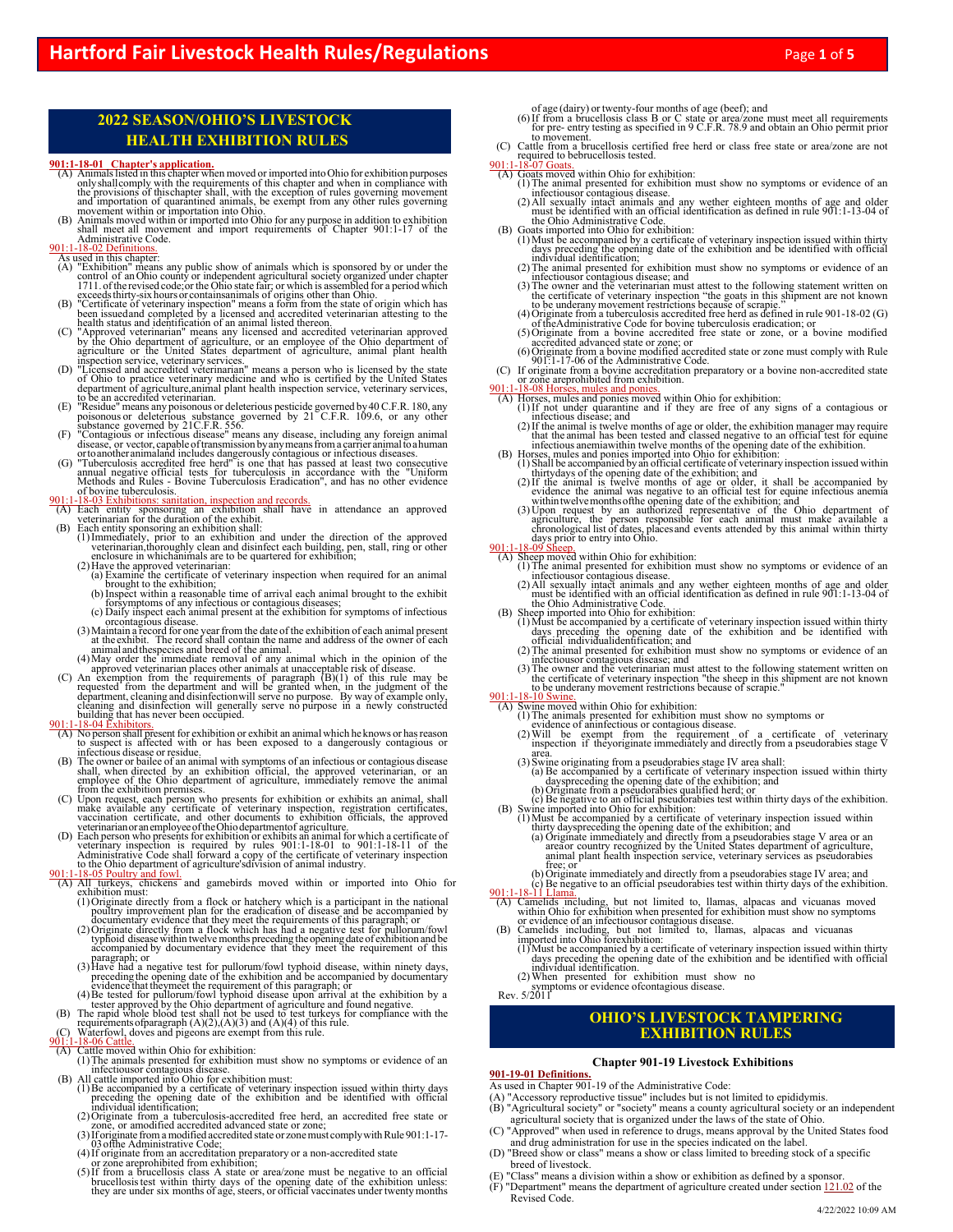- (G) "Designee" when used in reference to an exhibitor, means a member of the exhibitor's family or household or any other registered or authorized representative of the exhibitor.
- (H) "Director" means the Ohio director of agriculture appointed pursuant to section 121.03 of the Revised Code.
- (I) "Drenching" means the act of using an instrument, including a bottle, placed in an animal's mouth to orally administer a liquid, food, or any other substance.
- (J) "Drug" means drug as defined in division (C) of section 4729.02 of the Revised Code and its metabolites. (K) "Drug use notification form" means the document completed in accordance with
- rule 901-19-06 of the Administrative Code.<br>(L) "Exhibition drug residue legal" means an animal has not been administered a drug; or if
- administered a drug the withdrawal period has elapsed at the time the drug use notification form is completed.
- (M) "Exhibitor" means any person who shows, displays, or exhibits livestock at an exhibition.
- (N) "Extra label use" means the actual or intended use of a drug in livestock in a manner other than in accordance with the drug label directions.
- (O) "Fair" means the annual exhibition held by the Ohio expositions commission, pursuant to division (A)(1) of section 991.03 of the Revised Code, or a county agricultural society or independent agricultural society, as reported to the director pursuant to rule  $\frac{901-5-11}{2}$  of the Administrative Code.
- (P) "Family" means the immediate family of an exhibitor, including but not limited to the exhibitor's parent, step-parent, foster parent, grandparent, step-grandparent, foster grandparent, brother, sister, step-brother, step-sister, half-brother, half-sister, son, daughter, step-son, step-daughter, or guardian.
- (Q) "Grand champion" means the highest placing livestock entry of a show.
- (R) "Household" means the permanent residence address of the exhibitor. (S) "Immediately" means the time period between the cessation of administration of a drug and the point at which drug residues in the livestock are within tolerance levels or at
- zero tolerance, unless a safe level has been established by the United States food and drug administration. (T) "Internal rule" means any rule adopted by a sponsor or applicable to the sponsor's
- exhibition, and includes all mandatory rules and those optional rules from which the sponsor does not exempt itself or its exhibition. (U) "Junior livestock show" means a show limited to exhibitors nine years of age or in the
- third grade through nineteen years of age, or as authorized to participate in either 4-H, FFA, or other youth organization.
- (V) "Label" means the attached label or the accompanying brochure that lists the approved species, dose, route of administration, withdrawal time and any cautionary statement; a prescription label; the requirements of labeling for an extra label use drug as permitted by the United States food and drug administration; and information provided by the food animal residue avoidance databank (FARAD).
- (W) "Licensed livestock facility" means a livestock facility licensed pursuant to Chapter 943. of the Revised Code or a similar law of another state.
- (X) "Mandatory rule" means any rule adopted by the director relating to food safety or the health, safety, or welfare of livestock and from which a sponsor may not exempt itself or its exhibition.
- (Y) "Market flock style project" means ownership including an individual junior exhibitor, family of a junior exhibitor or a cooperative made up of junior exhibitors. Through this type of ownership, the junior exhibitor(s) are to care for, groom, and select any and all birds to be used in exhibitions as well as actively participate in any decision-making processes for the flock.
- (Z) "Market livestock" means exhibition livestock bred, raised and intended for slaughter for food purposes.
- (AA) "Market poultry" means birds including, but not limited to, meat chickens, turkeys, geese and ducks.
- (BB) "Non-terminal show" means a show in which no livestock is required to be slaughtered.
- (CC) "Optional rule" means any rule adopted by the director from which a sponsor may exempt itself or its exhibition. (DD) "Outstanding market project" means the exhibitor ranking highest in the outstanding
- market project competition in a show. (EE) "Over the counter drug" means any drug that lawfully may be purchased without a
- prescription.
- (FF) "Partial terminal show" means a show in which no fewer than the grand champion and reserve grand champion in each show or market class of livestock are sent directly to slaughter or to a licensed livestock facility no later than or immediately following the conclusion of the exhibition.
- (GG) "Prescription" means prescription as defined in division (G) of section 4729.02 of the Revised Code.
- (HH) "Quarantine" means isolation pursuant to section 941.07 of the Revised Code.
- (II) "Reserve grand champion" means the second highest placing livestock entry of a show. (JJ) "Residue" means residues as defined in division (I) of section 941.01 of the Revised Code.
- (KK) "Show" means that part of the exhibition restricted to exhibiting a single species and category of livestock such as, by way of example, but not limited to, market steer, dairy goats and market lambs.
- (LL) "Slick clipping" or "body shaving" means having hair that is less than one half inch in length on the body of market hogs.
- (MM) "Terminal show" means a show in which all livestock entered in the show are sent directly to slaughter or to a licensed livestock facility no later than or immediately following the conclusion of the exhibition.
- (NN) "Tolerance level" means the detectable level of a residue or other substance in livestock, in a livestock test sample, or in food, as that word is defined in division (A)(2) of section  $\frac{3715.01}{2715.01}$  of the Revised Code, in a level less than or equal to the maximum level determined to be safe, acceptable or non-violative by the United States food and drug administration.
- (OO) "Unlawful substance" means any of the following:
	- (1) Any drug prohibited by division  $(E)(1)(b)$  of section  $901.76$  of the Revised Code; or (2) A substance which is not normally found in or does not naturally occur in livestock; or
	- (3) A substance which is normally found in or does naturally occur in livestock, but is detected or discerned in an amount or area greater than normal; or
	- (4) Any drug required to be listed, but which is not listed on a drug use notification form; or
	- (5) Any drug present in an animal regardless of how the drug came to be present if the drug was not administered under paragraph  $(A)$ ,  $(B)$  or  $(C)$  of rule  $901-19-04$  of the

Administrative Code.

(PP) "Veterinarian" means any person licensed to practice veterinary medicine under Chapter 4741. of the Revised Code or under the similar laws of another state.

(QQ) "Withdrawal period" or "withdrawal time" means the interval from the time livestock is removed from medication until all residues are within the tolerance level.<br>Effective:  $3/21/2016$ 

## **901-19-02 Types of shows; slaughter.**

### This is a mandatory rule.

- (A) The sponsor of an exhibition shall designate each of the shows held at the exhibition as one of the following types: terminal show, partial terminal show, or non-terminal show.
- (B) All of the following junior livestock shows or classes at a fair must be terminal shows or partial terminal shows unless at least thirty days prior to the opening of the show, the sponsor has submitted a written request to exempt a show from this provision, and the
- director has provided written authorization granting this request prior to the start of the fair:
	- (1) Market beef steer;
	- (2) Market hog; (3) Market lamb;
	- (4) Market dairy steer;
	- (5) Veal calf; and
	- (6) Market goat.
- (C) All livestock which participate in a terminal show shall be consigned to slaughter either at the conclusion of the show or immediately following the exhibition.
- (D) In a partial terminal show at least the grand champion and the reserve grand champion shall be slaughtered. Prior to the show, the sponsor of the exhibition may require that additional livestock from a partial terminal show shall be slaughtered. The livestock shall be consigned to slaughter either at the conclusion of the show or immediately following the exhibition.
- (E) All livestock required to be slaughtered under this rule shall be slaughtered at a meat establishment either licensed by the department or granted inspection by the United States department of agriculture.
- (F) Notwithstanding paragraphs (B), (C) and (D) of this rule, livestock required to be slaughtered under this rule may, at the option of the sponsor of the exhibition, be consigned to a licensed livestock facility for sale provided that:
- (1) The livestock is consigned either at the conclusion of the show or immediately following the exhibition; and,
- (2) The livestock is sold only for slaughter.
- (G) From the beginning of the exhibition until departure for slaughter or consignment to a licensed livestock facility, the exhibitor or the exhibitor's designee shall be responsible for caring for the livestock.
- (H) Livestock destined for slaughter or consignment to a licensed livestock facility shall not be removed from the exhibition grounds until the livestock is transported to slaughter, to the licensed livestock facility, or until the sponsor approves movement of the
	- livestock to another secure area for:<br>(1) Disease control in accordance with paragraph (B)(4) of rule 901:1-18-03 of the Administrative Code; and
	- (2) Quarantine for residue to allow a withdrawal time as determined by the approved fair veterinarian or in accordance with the instructions listed on the drug use notification form to elapse and may be subject to testing.
- (I) All livestock destined for slaughter shall be subject to testing by the director in accordance with section 901.73 of the Revised Code.
- (J) Livestock carcasses passing inspection may be released for normal disposition. (K) During inspection or testing, if the livestock carcass is preliminarily determined to have
- been tampered with or found to contain an unlawful substance, one of the following shall occur:
	- (1) If the livestock carcass must be trimmed or reconditioned to comply with the meat inspection requirements, the carcass shall be trimmed and reconditioned and released to the exhibitor, unless the successful bidder accepts the trimmed or reconditioned carcass.
	- (2) If the livestock carcass cannot be trimmed or reconditioned, it shall be condemned in accordance with the meat inspection requirements.
- (L) Livestock entered in or eligible for a carcass contest prior to or during a terminal, partial terminal or non-terminal show must be exhibition drug residue legal at the time of show and eligible for immediate slaughter. Effective: 3/21/2016

## **901-19-03 Auction sales at terminal or partial terminal shows.**

### This is a mandatory rule.

- (A) A sponsor may hold an auction sale of livestock exhibited at a terminal or partial terminal show.
- (B) An exhibitor who exhibits livestock at a terminal show or partial terminal show consents to participating in the subsequent auction sale.
- (C) All bidders at an auction sale following a terminal show or partial terminal show consent to the slaughter of the livestock or delivery to a licensed livestock facility.
- (D) Title to livestock sold at an auction sale and subsequently presented for slaughter or sale at a licensed livestock facility shall remain vested in the exhibitor. If the exhibitor is not the owner, the title to the livestock shall remain vested in the owner until the livestock has been passed by inspection and released in accordance with paragraphs (K)(1) and  $(K)(2)$  of rule  $901-19-02$  of the Administrative Code and passes all testing performed by or at the direction of the department or the sponsor.
- (E) At the discretion of the sponsor, the sponsor may collect the sale proceeds from the successful bidder and retain the proceeds until the carcass of the livestock has been released, or may allow the successful bidder to withhold payment of the proceeds until the carcass is released. In the event the carcass is not released, the sponsor shall return the sale proceeds to the successful bidder.
- (F) Prior to the auction, the sponsor shall announce the identification of the exhibition livestock which have been administered drugs for which the withdrawal time has not elapsed. Effective: 3/21/2016

## **901-19-04 Prohibited practices.**

This is a mandatory rule.

No person shall:

- (A) Administer or cause or permit to be administered a prescription drug to livestock either immediately before an exhibition or during an exhibition unless the prescription drug is administered:
	- (1) By or under the supervision and direction of a veterinarian; (2) Only in accordance with label directions;
	- (3) In conjunction with a valid veterinarian-client-patient relationship;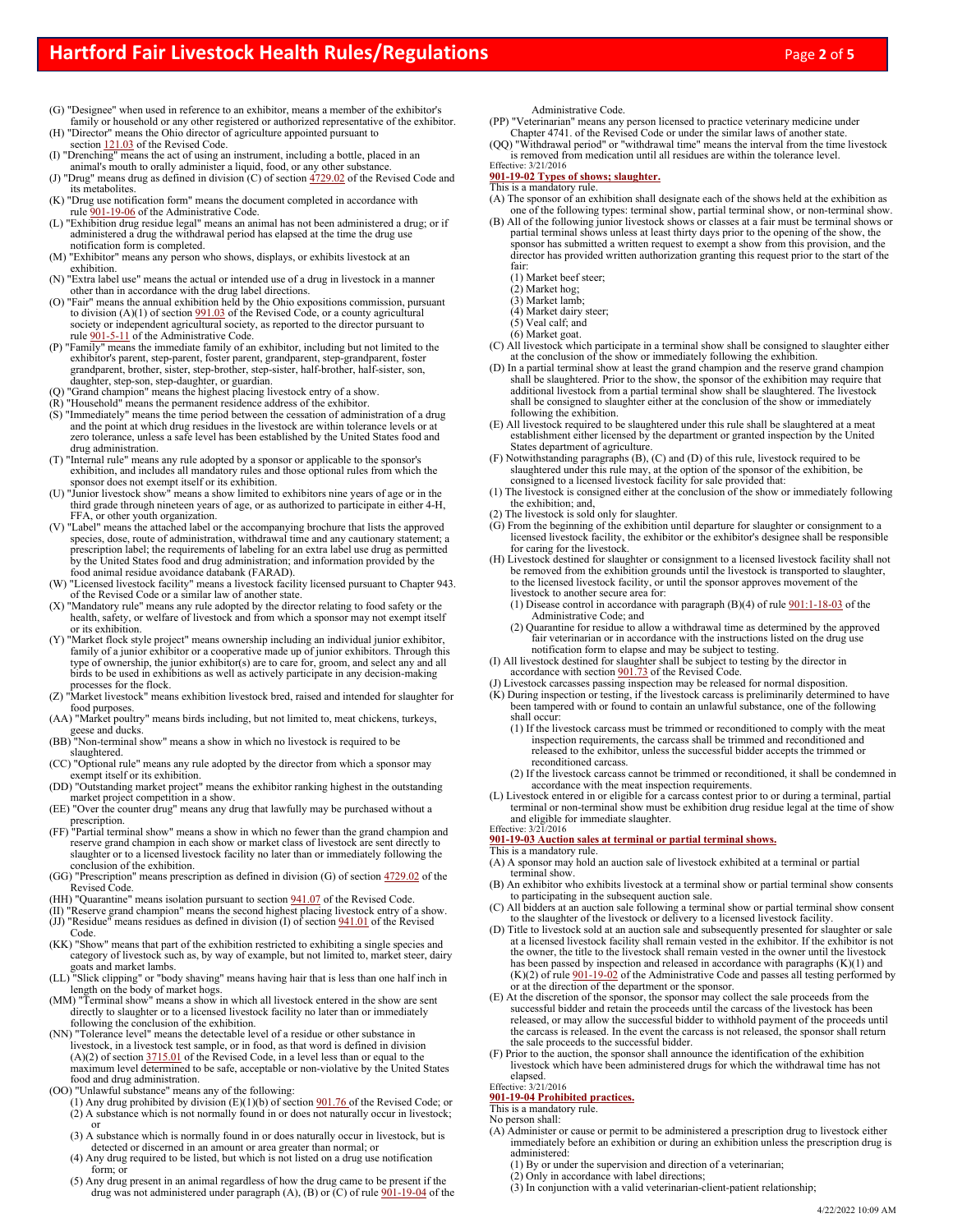- (4) For a valid medical purpose; and,
- (5) A drug use notification form is completed and filed in accordance with the<br>applicable requirements of rule  $901-19-06$  of the Administrative Code.<br>(B) Administer or cause or permit to be administered an over the count
	- either immediately before an exhibition or during an exhibition unless the over the
	- counter drug is administered: (1) By or under the supervision or direction of the exhibitor, the exhibitor's designee, the owner of the livestock or a veterinarian;
	- (2) Only in accordance with label directions;
	- (3) Only for a valid medical purpose; and,
	- (4) A drug use notification form is completed and filed in accordance with the applicable requirements of rule 901-19-06 of the Administrative Code.

(C) Administer or cause or permit to be administered either a prescription drug or an over the counter drug other than in accordance with the drug's label directions unless extra label use of the drug is:

- (1) By or under the supervision and direction of a veterinarian;
- (2) Only in accordance with the extra label directions provided by the veterinarian;
- (3) In conjunction with a valid veterinarian-client-patient relationship;
- (4) For a valid medical purpose;
- $(5)$  A drug use notification form is completed and filed in accordance with the applicable requirements of rule 901-19-06 of the Administrative Code; and,
- (6) An extended withdrawal time is assigned to the drug by the veterinarian as part of the extra label directions and reported on the drug use notification form.
- (D) Show, sell, or offer for sale any livestock which contains an unlawful substance or has been subjected to unacceptable practices as outlined in rule 901-19-03 of the Administrative Code.
- (E) Show any livestock which contains a drug in an amount which exceeds the tolerance level if established or safe level; or, a drug for which the withdrawal period has not elapsed unless administered in accordance with paragraph (A), (B) or (C) of this rule.
- (F) Sell or offer for sale in an auction at a terminal or partial terminal show an animal that contains a drug in an amount which exceeds the tolerance level if established or safe level; or, a drug for which the withdrawal period has not elapsed unless administered in accordance with paragraph (A), (B) or (C) of this rule.
- (G) Exhibit an animal which has been tranquilized.
- (H) Make a false statement on a drug use notification form. (I) Fail to file or update a drug use notification form as required by 901-19-06 of the
- Administrative Code.
- (J) Negligently cause an unlawful substance to be present in an animal.
- $(K)$  Fail to sign a chain of custody form.
- (L) Violate a mandatory rule.
- (M) Violate any optional rule from which a sponsor or exhibition did not exempt itself . (N) Fail to render assistance as provided by section 901.73 of the Revised Code. Effective: 3/21/2016

# **901-19-05 Responsibilities of an exhibition sponsor.** This is a mandatory rule.

- (A) Every sponsor of an exhibition shall appoint a person as its records official. The records official shall receive and maintain the drug use notification forms filed under rule 901-19-06 of the Administrative Code.
	- $\overline{(1)$  The records official shall reject any drug use notification form that is incomplete, illegible or unsigned. At the close of the exhibition the records official shall turn over the drug use notification forms received by him to the sponsor.
	- (2) The sponsor shall maintain all drug use notification forms for a period of one year from the close of an exhibition. The drug use notification forms shall be made available to the department for inspection and copying upon request.
	- (3) Review the submitted drug use notification forms prior to the show for compliance with paragraph (I) of rule  $901-19-06$  and rule  $901-19-07$  of the Administrative Code.
	- (4) Review the submitted drug use notification forms for compliance with paragraph (B) of rule 901-19-38 of the Administrative Code if applicable.
- (B) The sponsor of an exhibition shall provide information requested by the director on a form prescribed by the director at least ten days before the start of the exhibition.
- (C) Prior to the start of an exhibition, the sponsor shall establish a method of identifying each animal in a terminal, partial terminal, and non-terminal show and maintain a chain of custody for each market livestock animal from the show through consignment to either slaughter or a licensed livestock facility for sale. The sponsor shall maintain a record of the identity of each animal and its chain of custody for a period of one year from the date of the last day of an exhibition.
- (D) All county and independent agricultural societies and the Ohio expositions commission shall print Chapter 901:1-18 of the Administrative Code (Ohio's livestock health exhibition rules) in their premium book for the current year.
- (E) The sponsor of a county or independent agricultural society or the Ohio exposition commission shall provide a livestock exhibitor or an adult advisor, upon request, a copy of Chapter 901-19 of the Administrative Code and print in their current premium book the following notice: "Chapter 901-19 of the Administrative Code (Ohio's livestock tampering exhibition rules) will be made available to a livestock exhibitor or an adult
- advisor, upon request." (F) The sponsor may elect to include the entire text of Chapter 901-19 of the Administrative Code within their premium book.
- (G) All other exhibitions shall provide to exhibitors, upon request, a copy of Chapters 901:1- 18 and 901-19 of the Administrative Code and shall include the following statement in at least one written announcement prior to the beginning of the exhibition: "The exhibition's management will provide, upon request of an exhibitor, a copy of Chapters 901:1-18 (Ohio's livestock health exhibition rules) and 901-19 (Ohio's livestock tampering exhibition rules) of the Administrative Code. Effective: 3/21/2016

### **901-19-06 Drug use notification.**

### This is a mandatory rule.

- (A) The exhibitor and the owner of an animal are jointly and severally responsible for completing and filing out the drug use notification form in the manner required by this rule.
- (B) The drug use notification form shall be signed by either the exhibitor or the owner. If the person signing the form is a minor child, the form shall be cosigned by a parent or
- guardian of the minor child. (C) A drug use notification form shall be completed for every animal from which a test sample is collected at every terminal and partial terminal or non-terminal show, and for every animal that is administered a drug either immediately before or during an exhibition.
- (D) The director shall require a drug use notification form to be completed for the following livestock exhibited in a junior livestock show:
	- (1) Market steer;
	- $(2)$  Market hog; (3) Market lamb;
	- (4) Veal calf;
	- (5) Market dairy steer;
	- (6) Market goats;
	- (7) Market poultry;
	- (8) Lactating dairy cattle; and
	- (9) Lactating goats.
- (E) The drug use notification form shall be filed with the records official prior to the show in which the animal is entered.
- (F) The director may require a drug use notification form to be completed for livestock exhibited at any type of show including a non-terminal show.
- (G) If the information on the form regarding drug use changes or if a drug is subsequently administered at any time after the drug use notification form is filed, an updated drug use notification form shall immediately be filed with the records official.
- (H) No person shall submit an incomplete, illegible or unsigned drug use notification form. (I) When a drug use notification form submitted to a records official for livestock is
- incomplete, illegible, or unsigned neither the exhibitor nor the owner shall, until the defect is corrected: (1) Receive any prizes or awards from shows in which the livestock was exhibited prior
- to the time the drug use notification form was to be filed.
- (2) Participate in any shows or sales held subsequent to the time the drug use notification form was to be filed. Effective: 3/21/2016
	-

**901-19-07 Quality assurance.** This is a mandatory rule.

- (A) Except as stated in paragraph (B) of this rule, sponsors shall require exhibitors at fairs sponsored by county or independent agricultural societies or the Ohio exposition commission to annually attend or complete a quality assurance program sponsored and conducted cooperatively by the exhibition sponsor, Ohio state university extension, Ohio agricultural education, or agricultural commodity organizations.
- (B) At the discretion of Ohio state university extension, or Ohio agricultural education, an exhibitor may pass a test based on the appropriate skill level for their age (twelve to fourteen or fifteen to eighteen) under the supervision of Ohio state university extension or Ohio agricultural education before exhibiting terminal or partial terminal market livestock, including market poultry, lactating dairy cattle and lactating goats in a junior livestock show. Youth who pass the test will be exempt from annual quality assurance re-certification until they move to the next age bracket or they are no longer a junior exhibitor (nineteen years of age or older on January first of their last year). Minimum standards for youth food animal quality assurance are as set forth in appendix A to this rule.
- (C) Exhibitors who fail to attend or complete a quality assurance program or fail to pass the exam as outlined in paragraph (B) of this rule may be subject to the disciplinary actions listed in rule  $901-19-21$  of the Administrative Code.<br>Effective:  $4/22/2018$

## **901-19-09 Drug residues in non-terminal show animals.**

- This is a mandatory rule.
- (A) A person may, notwithstanding paragraph (E) of rule 901-19-04 of the Administrative Code, show at a non-terminal show an animal which has been administered a drug provided they are in compliance with all of the following:
	- (1) The drug is a prescription drug or an extra label use of a drug and the drug is prescribed by a veterinarian pursuant to a valid veterinarian-client-patient relationship;
	- (2) The drug is administered or used only in accordance with label directions or the
	- prescription; (3) The drug is administered or used only for medical purposes; and,
	- (4) A drug use notification form is completed and filed in accordance with the applicable requirements of rule 901-19-06 of the Administrative Code.
- (B) Milk or other food obtained from livestock which has been administered or treated with a drug and permitted to exhibit pursuant to paragraph (A) of this rule, shall not be used for human consumption. Effective: 3/21/2016

## **901-19-10 Testing requirements and test results.**

This is a mandatory rule.

- (A) Urine, blood, tissue and other test samples shall be collected in accordance with the department's protocol for the collection of livestock test samples at exhibitions. Test samples may be collected before, during, or immediately after a show. Deviation from the protocol shall be noted.
- (B) The director may at his discretion, collect any urine, blood, tissue, or other test samples from exhibition animals at the time of slaughter. Effective: 3/21/2016

# **901-19-11 Humane treatment of livestock.**

This is a mandatory rule.

- (A) A person shall treat livestock in a humane manner and in accordance with acceptable commercial practices so as to protect the health, safety, and welfare of the livestock.
- (B) All exhibitors shall comply with and abide by the policy statement and "code of practices" of the Ohio livestock coalition. Effective: 3/21/2016

# Effective: 3/21/2016<br>**901-19-12 Acceptable practices.**

This is a mandatory rule.

- The following practices are deemed acceptable to protect and promote the health, safety, and welfare of livestock:
- (A) Adding caffeine free soda pop, gelatin, or other sweeteners to drinking water in nominal amounts to encourage water consumption;
- (B) Hoof trimming;
- (C) Cosmetic dehorning in market class livestock;
- (D) Using collodion as a teat sealant, but for no longer than eighteen hours;
- (E) Adding molasses or other sweeteners to feed to encourage consumption; (F) Properly administered and approved growth implants;
- 
- (G) Castration; (H) Beak trimming;
- (I) Dehorning;
- (J) Tattooing;
- (K) Hot or freeze branding; (L) Humane ringing;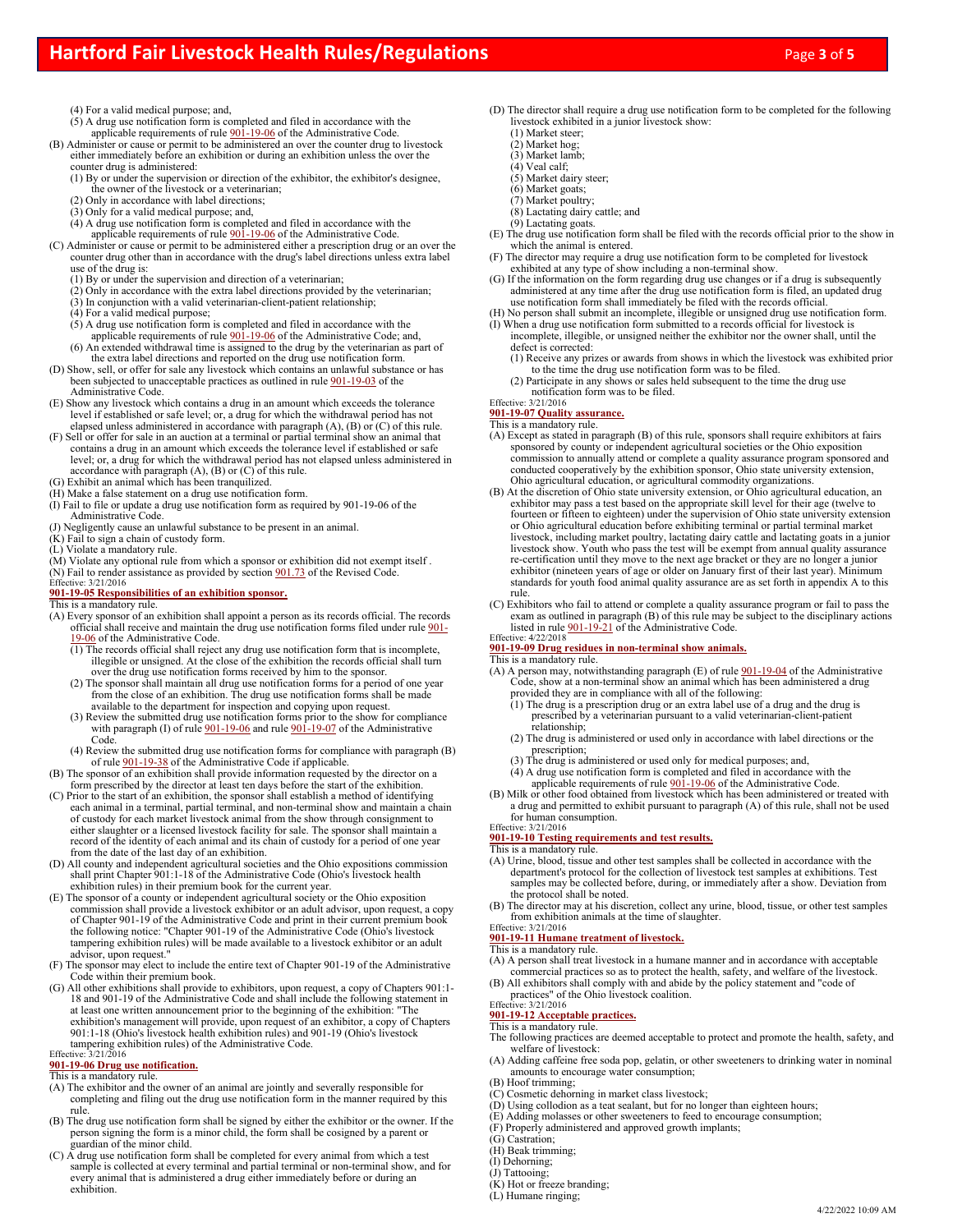### (M) Tail docking;

- (N) Ear notching;
- (O) Ear tagging;
- $(P)$  Shearing;
- $\tilde{Q}$ ) Drenching of livestock for a medical condition at an exhibition when diagnosed by a licensed veterinarian;
- (R) Acceptable surgery, including clamps, bands and chemical castration; and (S) Application of ice, ice packs, cold packs, or cold compresses prescribed to relieve heat
- stress or a medical condition diagnosed by a licensed veterinarian at an exhibition. Effective: 3/21/2016

### **901-19-13 Unacceptable practices.**

- This is a mandatory rule. The following practices are detrimental to the health, safety, and welfare of livestock and are prohibited:
- (A) Applying any electrical, mechanical, or other appliance to livestock repeatedly or for a prolonged time period in violation of 9 C.F.R.313.2(1979);
- (B) Hitting, striking, beating, or otherwise impacting livestock that induces swelling or enhances, transforms or changes the true conformation, configuration, or appearance of the livestock;
- (C) Applying any electrical, mechanical, or other appliance that enhances, transforms, or changes the true conformation, configuration, or appearance of the livestock, unless prescribed by the exhibition veterinarian;
- (D) Plugging of teats;
- (E) Sealing of teats using unapproved substances or for longer than eighteen hours using approved substances;
- (F) Injecting material into udders or teats for non-medical purposes or otherwise artificially modifying the appearance or conformation of the udder or teat;
- (G) Using ice, ice packs, cold packs, or cold compresses internally or externally other than in accordance with paragraph (S) of rule  $901-19-12$  of the Administrative Code; (H) Using a stomach tube or pump for any purpose other than for the relief of tympany or
- gas on the day of exhibiting; (I) Drenching of livestock at an exhibition is prohibited except as permitted under paragraph
- (Q) of rule  $\frac{901-19-12}{201}$  of the Administrative Code.

# **Effective:** 3/21/2016<br>**901-19-19 Absolute liability.**

### This is a mandatory rule.

- (A) Both the exhibitor and the owner of livestock are absolutely liable to discipline under rule 901-19-21 of the Administrative Code for the presence of an unlawful substance in livestock and unacceptable practices done to livestock.
- (B) If the exhibitor or the owner was a minor child at the time the unlawful substance or unacceptable practice was detected, the parent or guardian of the person shall also be absolutely liable to discipline under rule  $901-19-21$  of the administrative Code for the presence of an unlawful substance in livestock and unacceptable practices done to livestock.
- (C) The director or the sponsor when imposing discipline under paragraph (A) of this rule upon a person, may mitigate the discipline imposed based upon one or more of the following facts if established.
	- (1) The person did not introduce the unlawful substance into the animal or do any unacceptable practices to the livestock;
	- (2) The person had no actual or constructive knowledge that the unlawful substance was introduced into the livestock or that unacceptable practices had been done to the livestock;
- (3) The unlawful substance was not introduced into the livestock and the unacceptable practices were not done to the livestock through the person's negligence. Effective: 3/21/2016

## **901-19-21 Disciplinary action.**

- This is a mandatory rule.<br>(A) Any person who violates a provision of sections 901.70 to 901.76 of the Revised Code or any provision of this chapter is subject to any of the following disciplinary actions:
	- (1) Disqualification from any exhibition;
	- (2) Disqualification of the exhibition livestock from any exhibition;
	- (3) Continuing education; (4) Written letter of reprimand;
	-
	- (5) Forfeiture or return of awards, prizes, premiums, or proceeds; or
- (6) Pre-exhibition drug testing. (B) Disqualification may include any or all shows and classes and may be for any number of years.
- (C) Anyone who violates rule 901-19-07 of the Administrative Code may be given a letter of reprimand for the first offense.<br>Effective:  $3/21/2016$

## **901-19-31 Responsibilities of and assistance to junior fair exhibitors.**

- This is an optional rule.
- (A) A junior livestock show exhibitor shall be responsible for the continuous care, grooming, and preparation of the livestock entered in the junior livestock show.
- (B) An exhibitor may receive assistance in the care, grooming, and preparation of the livestock entered in the junior livestock show, provided that the assistance shall be limited to explanation or demonstration provided by the following:
	- (1) Family members;
	- (2) Household members;
	- (3) Advisors or adult volunteers of 4-H or FFA in the exhibitor's club or county;
	- (4) Vocational agriculture instructors;
	- (5) County extension agents;
	- (6) Department representatives;
	- (7) Veterinarians;
- (8) Members of the exhibitor's 4-H club, FFA chapter, or other youth organizations; and (9) Guest speakers of the 4-H, FFA, or other youth organizations. (C) Any person not specified in paragraph (B) of this rule who provides assistance to a junior
- livestock show exhibitor shall register in writing with the sponsor. The responsibility to register rests with the exhibitor. An assistant may register for more than one exhibitor. Failure to register constitutes grounds for disciplinary action against the exhibitor.
- Assistance shall be limited to explanation and minimal demonstration. Effective: 3/21/2016

# **901-19-32 Breed shows or classes.** This is an optional rule.

Unless otherwise modified by a mandatory rule, the rules of the breed association shall be accepted grooming practices for that particular breed's show or class.<br>Effective:  $3/21/2016$ 

### **901-19-33 Prohibited grooming practices.**

### This is a mandatory rule.

- The following grooming practices are prohibited in junior market livestock shows unless those grooming practices are permitted under rule 901-19-32 of the Administrative Code:
- (A) Using any substance to enhance or change the color of the livestock, including the livestock's hide or hooves; (B) Adding any substance externally to build up, change or alter the shape or conformation
- of the livestock, including by way of example but not limited to rope, false hair, graphite, hemp, and powders;
- (C) Pigmented grooming aides or materials; and

(D) Slick clipping or body shaving of market hogs except on the ears and tails.

Effective: 3/21/2016

## **901-19-34 Outstanding market project competition.**

- This is an optional rule.
- An exhibition may provide for an outstanding market project competition in one or more classes. The competition may include an evaluation of the livestock, demonstration of the exhibitor's showmanship abilities, or a skillathon or interview judging. The skillathon or interview judging may include demonstration of the exhibitor's knowledge of quality assurance principles, as set forth in an industry publication or in a publication<br>such as the "caring for animals" handout or by viewing the "caring for animals video"<br>available from a county extension office.<br>E

### **901-19-35 Recognition of disciplinary actions.**

This is an optional rule.

- (A) Disciplinary action by a sponsor against a person for a violation of<br>sections  $\frac{901.70}{100}$  to  $\frac{901.76}{100}$  of the Revised Code or Chapter 901-19 of the Administrative<br>Code shall be given full faith and credit
- (B) A person who has been convicted of violating sections 901.70 to 901.76 of the Revised Code shall be prohibited from participating in any exhibition for a minimum period of
- three years. Effective: 3/21/2016

# **901-19-38 False, deceptive or unacceptable practices.** This is a mandatory rule.

- The following are unacceptable practices:
- (A) Castration of livestock for purposes of this rule which exceed the following criteria:
	- (1) Cattle over eight months of age; (2) Swine over seventy-five pounds; or
	- (3) Sheep over seventy-five pounds.
- (B) Showing any market livestock which has been treated in accordance with paragraph (A), (B) or  $(C)$  of rule  $901-19-04$  of the Administrative Code when a side effect of the drug conceals, enhances, transforms, or changes the true conformation or condition of the livestock.

(C) Any natural occurrence or surgical process which results in testicular tissue remaining in the body of exhibition livestock except rabbits and poultry. Effective: 3/21/2016

- **901-19-39 Ownership requirements.** (A) No exhibitor shall register, enter, or exhibit in a junior livestock exhibition any of the livestock listed in paragraphs  $(A)(1)$  to  $(A)(7)$  of this rule unless the household, as defined in paragraph  $(\vec{R})$  of rule  $\frac{901-19-01}{2}$  of the Administrative Code, at which the exhibitor is registered at has owned the livestock for not less than the length of time listed:
	- (1) Market steers one hundred fifty days;
	- (2) Market dairy steers one hundred fifty days;
	- (3) Market hogs sixty days; (4) Market lambs sixty days;
	- $(5)$  Market goats sixty days;
	- (6) Veal calves sixty days; and
	- (7) Market poultry within five days of hatch including all individual participants in a cooperative.
- (B) No exhibitor shall register, enter, or exhibit livestock in a junior breeding livestock exhibition unless the household, as defined in paragraph  $(R)$  of rule  $901-19-01$  of the Administrative Code, at which the exhibitor is registered at has owned the livestock or has had the livestock registered under the exhibitor's name for at least sixty days.
- (C) For any exhibition other than those listed in paragraphs  $(A)(1)$  to  $(A)(7)$  and paragraph (B) of this rule, the length of time a person shall own livestock before the person may register, enter, or exhibit the livestock at an exhibition may be set by either the sponsor of the exhibition or a breed association. Effective: 3/23/2017

### **901-19-40 Meetings of the advisory committee on livestock exhibitions.**

## (A) Board meetings

- A regular meeting of the committee shall be held at least once annually after the fifteenth day of October and before the first day of December. The committee may meet at other times as the chairperson or a majority of the committee members considers appropriate, provided the chairperson gives members written notice of any meeting at least seven days prior to the meeting.
- (B) Notice of meetings
	- (1) Regular meetings: Notice of all of the advisory board's regularly scheduled meetings, including date, starting time and location shall be sent to the committee members by either regular or electronic mail at least seven days prior to the meeting, and will be posted on the department's web site www.agri.ohio.gov and may also be provided to Gongwer or Hannah news service for website at least ten days in advance of all regularly scheduled meeting.
	- (2) Special meetings: Notice of date, time, place, and purpose of any special meetings shall be placed on the department's website www.agri.ohio.gov and may also be provided to Gongwer or Hannah news service, as well as sent to media outlets that requested such information, at least twenty-four hours prior to said meeting.
	- (3) Emergency meetings: Notice of date, time, location and purpose of all emergency meeting shall be given to all news media who requested prior notification, and on the department's website www.agri.ohio.gov.
- (C) Any person may obtain prior notice of the date, time, and location of any regularly scheduled, special, emergency, or any of the aforementioned meetings when a particular type of business is to be discussed by requesting prior notification in writing from the "Ohio Department of Agriculture, Office of Animal Health, 8995 East Main Street,

Reynoldsburg, Ohio 43068"; or by calling the animal health division at (614) 728-6220<br>
Effective: 3/21/2016